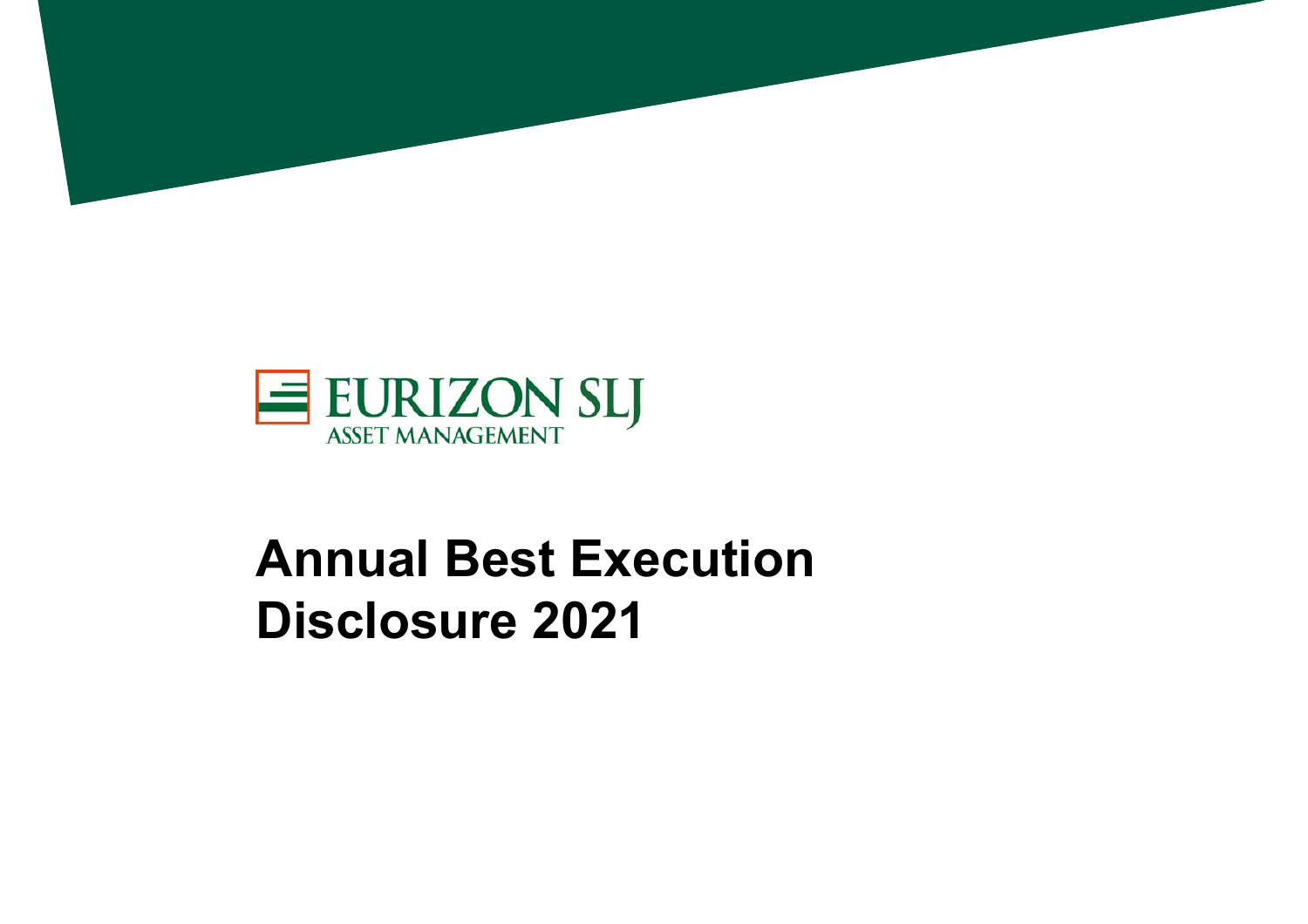Pursuant to its obligations under RTS28 of MiFID II, Eurizon SLJ Capital Limited (ESLJ) is required to provide an annual report summarising our analysis and conclusions drawn from monitoring the correlation between both order(s) placed with, or transmitted to <sup>a</sup> broker for execution; and the execution quality received by that broker during the previous calendar year (the "Review Period").

# **Execution Factors**

When executing an order on behalf of <sup>a</sup> client, ESLJ will take all sufficient steps to execute the order in <sup>a</sup> manner designed to obtain the best possible results for the client on <sup>a</sup> consistent basis. ESLJ will consider the execution factors that they determine to be applicable and appropriate for <sup>a</sup> specific asset class when handling an order on behalf of one or more client accounts. The ranking of importance and appropriateness of each of the execution factors may differ on an order-by-order basis.

The execution factors include, but are not limited to:

- ability to execute
- price and related execution costs
- speed of execution
- settlement efficiency
- trading insight & market knowledge

Where appropriate, precedence will be given to the execution price as the primary execution factor in determining when, with whom and how to execute <sup>a</sup> client order. However price may not always be the primary factor. For example, for trading of more illiquid fixed income instruments, ESLJ will generally inform its decision making on the basis of runs in the first instance, rather than making multiple active inquiries due to implicit price risk.

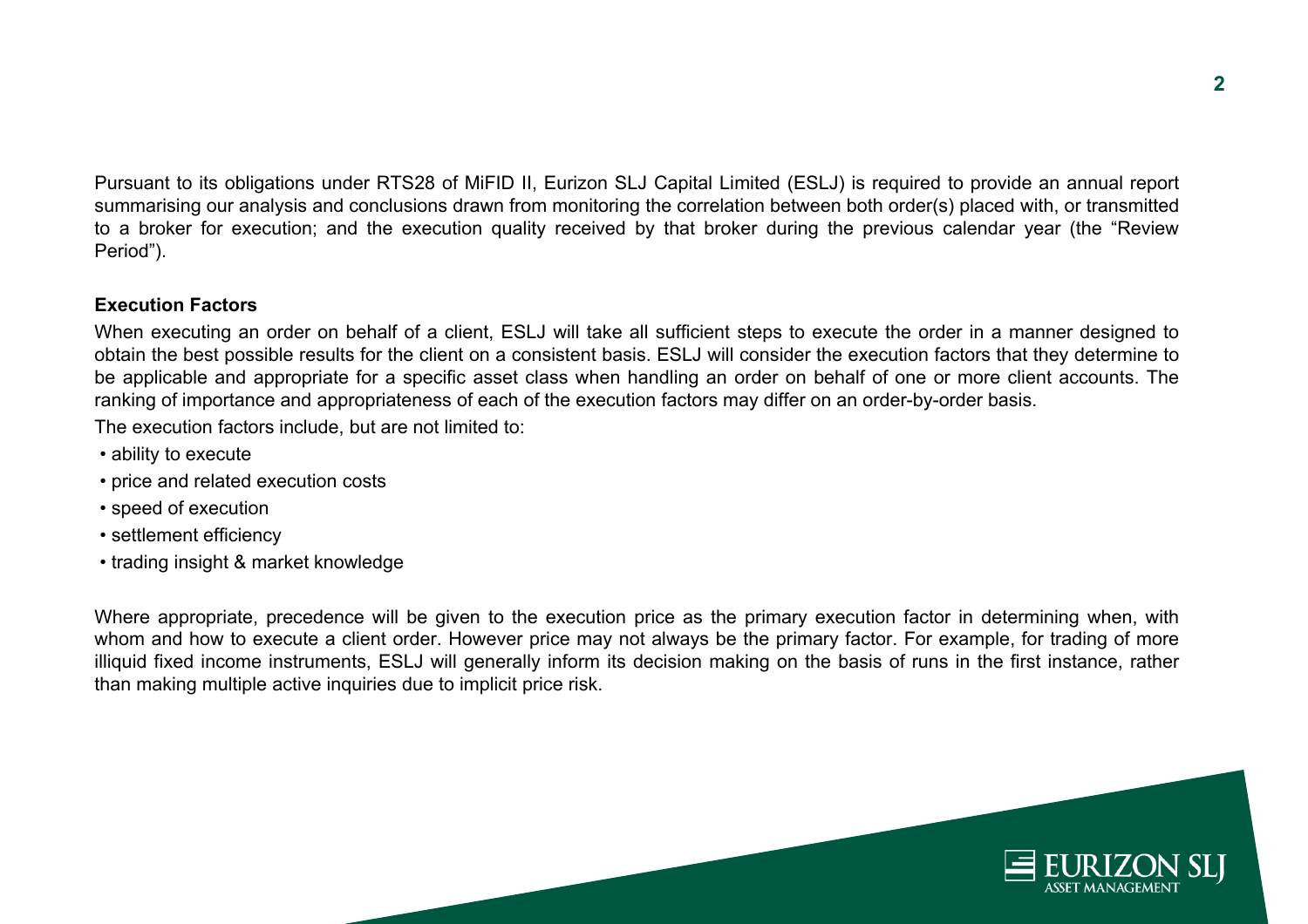

## **Table 3 ‐ Mutual Funds ‐ a) Equities — Shares & Depositary Receipts ‐ Tisk size liquidity not available**

| Fewer than 1 trade per day over the year on average | <b>YES</b>                         |            |                      |                    |                       |                     |
|-----------------------------------------------------|------------------------------------|------------|----------------------|--------------------|-----------------------|---------------------|
|                                                     |                                    |            |                      |                    |                       |                     |
| <b>Counterparty LEI</b>                             | Counterparty name                  | Volume (%) | Number of trades (%) | Passive orders (%) | Aggressive orders (%) | Directed orders (%) |
| 6TJCK1B7E7UTXP528Y04                                | Citigroup Global Markets Europe AG | 88,21      | 90,60                | 90,60              | 90,60                 |                     |
| F0HUI1NY1AZMJMD8LP67                                | <b>HSBC Continental Europe</b>     | 11,79      |                      | 9.40               |                       |                     |
|                                                     |                                    |            |                      |                    |                       |                     |

#### **Table 3 ‐ Mutual funds ‐ b) Debt instruments ‐ i) Bonds**

| Fewer than 1 trade per day over the year on average | <b>NO</b>                        |            |                      |                    |                       |                     |
|-----------------------------------------------------|----------------------------------|------------|----------------------|--------------------|-----------------------|---------------------|
| <b>Counterparty LEI</b>                             | Counterparty name                | Volume (%) | Number of trades (%) | Passive orders (%) | Aggressive orders (%) | Directed orders (%) |
| 5493002ERZU2K9PZDL40                                | ICBC Bank Ltd                    | 20,32      | 14,91                | 14,91              | 14,09                 |                     |
| 529900OS3SVVTT56QN67                                | China Int. Capital Corp. Ltd     | 18,42      | 15,05                | 15,05              | 15,05                 |                     |
| 300300E1006744000068                                | Citic Securities Company Limited | 13,18      | 16,14                | 16,14              | 16,14                 |                     |
| 54930053HGCFWVHYZX42                                | Bank of China Limited            | 12,96      | 7,93                 | 7,93               | 7,93                  |                     |
| ATUEL7OJR5057F2PV266                                | DBS Bank Ltd                     | 8.47       | 8,89                 | 8,89               | 8,89                  |                     |

#### **Table 3 ‐ Mutual funds ‐ b) Debt instruments ‐ ii) Money Markets instruments**

| Fewer than 1 trade per day over the year on average | <b>YES</b>                       |                  |                      |                    |                       |                     |
|-----------------------------------------------------|----------------------------------|------------------|----------------------|--------------------|-----------------------|---------------------|
| <b>Counterparty LEI</b>                             | Counterparty name                | Volume (%)       | Number of trades (%) | Passive orders (%) | Aggressive orders (%) | Directed orders (%) |
| 54930053HGCFWVHYZX42                                | Bank of China Limited            | 21,05            | 10,45                | 10,45              | 8,96                  |                     |
| 5493002ERZU2K9PZDL40                                | ICBC Bank Ltd                    | 17,56            | 4.48                 | 4,48               | 4.48                  |                     |
| 300300E1006744000068                                | Citic Securities Company Limited | 14,15            | 5,97                 | 5,97               | 5,97                  |                     |
| 7LTWFZYICNSX8D621K86                                | DEUTSCHE BANK A.G.               | 11,88            | 13,43                | 13,43              |                       |                     |
| 8IBZUGJ7JPLH368JE346                                | GOLDMAN SACHS BANK EUROPE SE     | 8.7 <sub>b</sub> |                      | 7,46               |                       |                     |

#### **Table 3 ‐ Mutual funds ‐ c) Interest Rates Derivatives ‐ i) Futures and Options admitted to trading on a trading venue**

| Fewer than 1 trade per day over the year on average | YES.                  |            |                      |                    |                       |                     |
|-----------------------------------------------------|-----------------------|------------|----------------------|--------------------|-----------------------|---------------------|
| <b>Counterparty LEI</b>                             | Counterparty name     | Volume (%) | Number of trades (%) | Passive orders (%) | Aggressive orders (%) | Directed orders (%) |
| 2W8N8UU78PMDQKZENC08                                | INTESA SANPAOLO S.P.A | 100,00     | 100,00               |                    | 100,00                |                     |

#### **Table 3 ‐ Mutual funds ‐ e) Currency Derivatives ‐ ii) Swaps, Forwards and other Currency Derivatives**

**Fewer than 1 trade per day over the year on average NO**

| <b>Counterparty LEI</b> | Counterparty name                    | Volume (%)     | Number of trades (%) | Passive orders (%) | Aggressive orders (%) | Directed orders (%) |
|-------------------------|--------------------------------------|----------------|----------------------|--------------------|-----------------------|---------------------|
| 54930056FHWP7GIWYY08    | MORGAN STANLEY EUROPE SE             | 31,58          | 10,44                | 7,89               | 3,00                  |                     |
| 1VUV7VQFKUOQSJ21A208    | CR. AGR. CORP. AND INV. BANK UK      | 19,78          | 16,44                | 6,22               | 10,89                 |                     |
| 6TJCK1B7E7UTXP528Y04    | CITIGROUP GLOBAL MARKETS EUROPE LTD. | $-$<br>د د رند | 8,55                 | 5,44               | 3,67                  |                     |
| O2RNE8IBXP4R0TD8PU41    | SOCIETE GENERALE SA                  | 8.88           | 8,22                 | 1.56               | b.78                  |                     |
| 549300FH0WJAPEHTIQ77    | BOFA SECURITIES EUROPE S.A.          | 8.46           | $\sim$<br>15,11      | 6.11               |                       |                     |

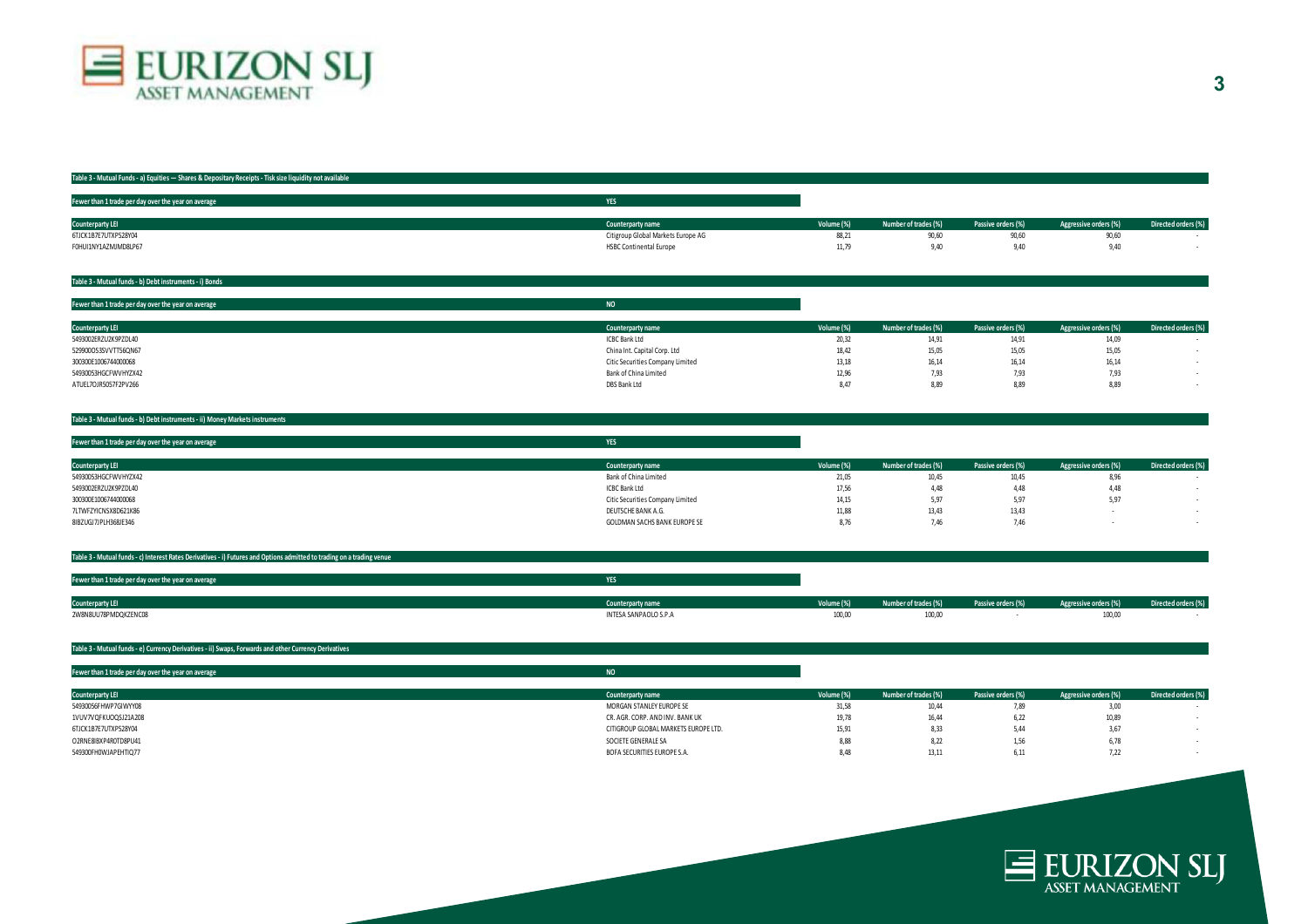

# **Table 3 ‐ Mutual funds ‐ f) Structured finance instruments**

| Fewer than 1 trade per day over the year on average | <b>YES</b>                           |            |                      |                    |                       |                     |
|-----------------------------------------------------|--------------------------------------|------------|----------------------|--------------------|-----------------------|---------------------|
| <b>Counterparty LEI</b>                             | Counterparty name                    | Volume (%) | Number of trades (%) | Passive orders (%) | Aggressive orders (%) | Directed orders (%) |
| 6TJCK1B7E7UTXP528Y04                                | CITIGROUP GLOBAL MARKETS EUROPE LTD. | 52,26      | 50,00                | 50,00              |                       |                     |
| 549300ZK53CNGEEI6A29                                | JP Morgan SE                         | 47.74      | 50,00                | 50,00              |                       |                     |
|                                                     |                                      |            |                      |                    |                       |                     |

| Table 3 - Mutual funds - g) Equity Derivatives - i) Options and Futures admitted to trading on a trading venue |  |
|----------------------------------------------------------------------------------------------------------------|--|
|                                                                                                                |  |

| Fewer than 1 trade per day over the year on average |                       |            |                      |                    |                       |                     |
|-----------------------------------------------------|-----------------------|------------|----------------------|--------------------|-----------------------|---------------------|
|                                                     |                       |            |                      |                    |                       |                     |
| <b>Counterparty LEI</b>                             | Counterparty name     | Volume (%) | Number of trades (%) | Passive orders (%) | Aggressive orders (%) | Directed orders (%) |
| 2W8N8UU78PMDQKZENC08                                | INTESA SANPAOLO S.P.A | 100,00     | 100,00               |                    | 100,0                 |                     |

| Fewer than 1 trade per day over the year on average | <b>YES</b>                                   |                  |                      |                    |                       |                     |
|-----------------------------------------------------|----------------------------------------------|------------------|----------------------|--------------------|-----------------------|---------------------|
| <b>Counterparty LEI</b>                             | Counterparty name                            | Volume (%)       | Number of trades (%) | Passive orders (%) | Aggressive orders (%) | Directed orders (%) |
| 635400IAV22ZOU1NFS89                                | SUSQUEHANNA INTERNATIONAL SECURITIES LIMITED |                  | 44.44                | 44,44              | 44,44                 |                     |
| 549300CLJI9XDH12XV51                                | Flow Traders B.V.                            | $- - -$<br>יל,ל5 | 33,33                | 33,33              | 33,33                 |                     |
| 549300AE0DWETJDYFB29                                | Jane Street Netherlands B.V.                 | 22,42            | 22,22                | 22,22              | 22,22                 |                     |

# **Table 3 ‐ Mutual funds ‐ m) Other instruments**

| Fewer than 1 trade per day over the year on average |                                                        |            |                      |                    |                       |                     |
|-----------------------------------------------------|--------------------------------------------------------|------------|----------------------|--------------------|-----------------------|---------------------|
| <b>Counterparty LEI</b>                             | Counterparty name                                      | Volume (%) | Number of trades (%) | Passive orders (%) | Aggressive orders (%) | Directed orders (%) |
| ZMHGNT7ZPKZ3UFZ8EO46                                | State Street Bank International GmbH, Frankfurt branch | 76,16      | 20,98                |                    | 20,98                 |                     |
| 6TJCK1B7E7UTXP528Y04                                | CITIGROUP GLOBAL MARKETS EUROPE LTD.                   | 11,13      | 10,59                | 0,78               | 10,59                 |                     |
| 1VUV7VQFKUOQSJ21A208                                | CR. AGR. CORP. AND INV. BANK UK                        |            | 18,43                | 0,98               | 17,84                 |                     |
| 549300FH0WJAPEHTIQ77                                | BOFA SECURITIES EUROPE S.A.                            | 3.48       | 9,8U                 | 0.78               | <b>u</b> 77<br>J,LL   |                     |
| O2RNE8IBXP4R0TD8PU41                                | SOCIETE GENERALE SA                                    | 1,69       | 11,37                | 0,20               | 11,18                 |                     |

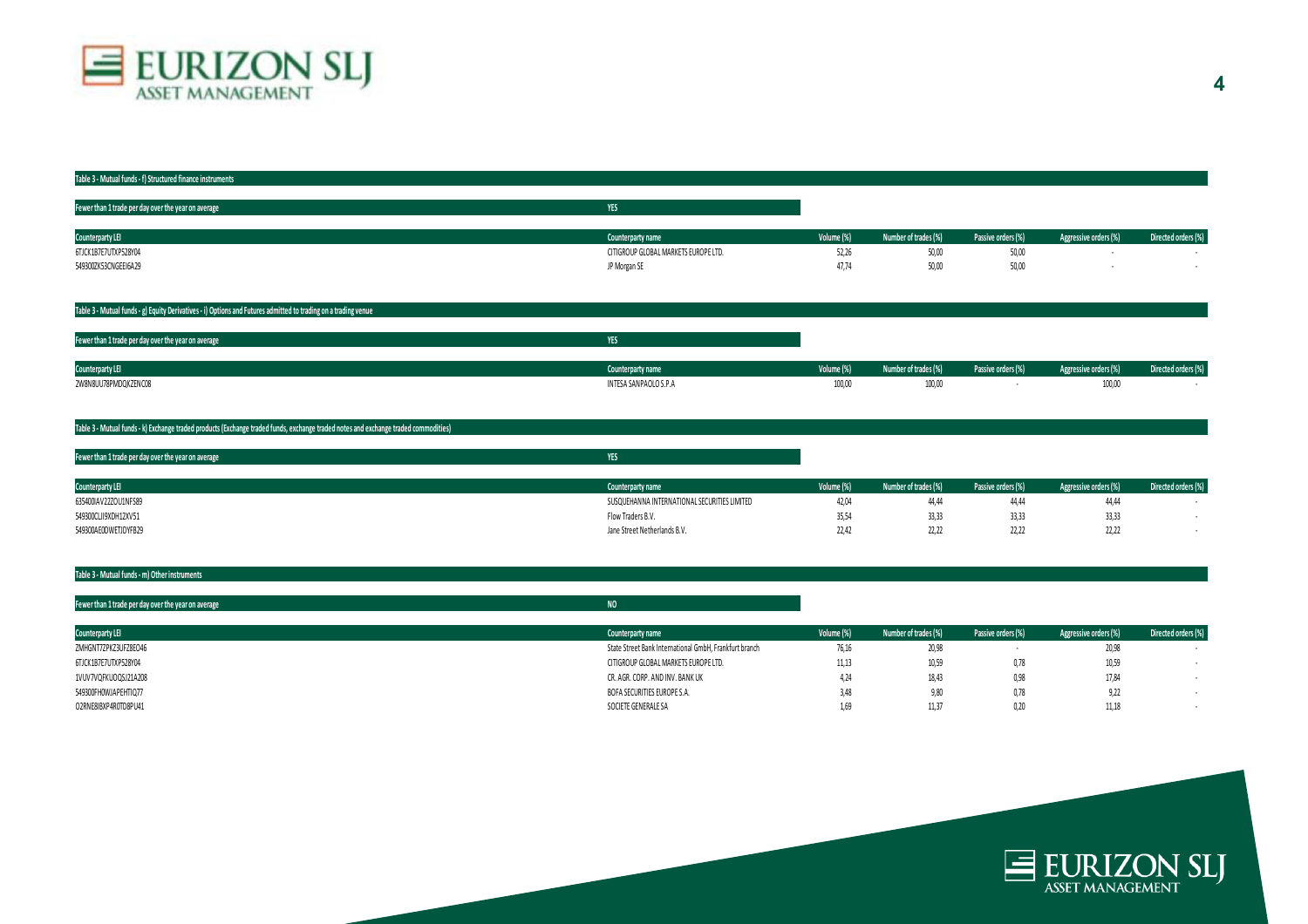

## **Table 3 ‐ Mutual Funds ‐ a) Equities — Shares & Depositary Receipts ‐ Tisk size liquidity not available**

| Fewer than 1 trade per day over the year on average |                                                          |            |                      |                    |                       |                     |
|-----------------------------------------------------|----------------------------------------------------------|------------|----------------------|--------------------|-----------------------|---------------------|
|                                                     |                                                          |            |                      |                    |                       |                     |
| <b>MALC</b><br><b>IVIIL</b>                         | Market name                                              | Volume (%) | Number of trades (%) | Passive orders (%) | Aggressive orders (%) | Directed orders (%) |
| XSEC                                                | Shenzhen Stock Exch - Shenzen-Hong Kong Stock Connect    | 58,29      | 56,41                |                    | 56,41                 |                     |
| XSSC                                                | SHANGHAI STOCK EXCHANGE- SHANGHAI-HONGKONG STOCK CONNECT |            | 43,59                | 43.55              | 43.59                 |                     |
|                                                     |                                                          |            |                      |                    |                       |                     |

#### **Table 3 ‐ Mutual funds ‐ b) Debt instruments ‐ i) Bonds**

| Fewer than 1 trade per day over the year on average |                                     |            |                      |                    |                       |                     |
|-----------------------------------------------------|-------------------------------------|------------|----------------------|--------------------|-----------------------|---------------------|
| <b>MIC</b>                                          | Market name                         | Volume (%) | Number of trades (%) | Passive orders (%) | Aggressive orders (%) | Directed orders (%) |
| CIBM                                                | CHINA INTERBANK Bond Market         | 86,24      | 67,03                | 67,03              | 67,03                 |                     |
| OTC                                                 | OTC BULLETIN BOARD                  | 10,26      | 22,16                | 22,16              |                       |                     |
| TREU                                                | TRADEWEB EUROPE LIMITED             | 2,90       | 9,99                 | 9,99               | 9,58                  |                     |
| XCFE                                                | China Foreign Exchange Trade System | 0,60       | 0,82                 | U.OZ               | U,82                  |                     |

#### **Table 3 ‐ Mutual funds ‐ b) Debt instruments ‐ ii) Money Markets instruments**

#### **Fewer than 1 trade per day over the year on average YES MIC Market name Volume (%) Number of trades (%) Passive orders (%) Aggressive orders (%) Directed orders (%)** CIBM CHINA INTERBANK Bond Market 66,40 28,36 28,36 28,36 ‐ TREUU and the set of the set of the set of the set of the set of the set of the set of the set of the set of the set of the set of the set of the set of the set of the set of the set of the set of the set of the set of the set OTC OTC BULLETIN BOARD $25,37$   $25,37$   $5,97$   $5,97$   $5,97$   $5,97$   $5,97$   $5,97$   $5,97$   $5,97$   $5,97$   $5,97$   $5,97$   $5,97$   $5,97$   $5,97$   $5,97$   $5,97$   $5,97$   $5,97$   $5,97$   $5,97$   $5,97$   $5,97$   $5,97$   $5,97$   $5,97$   $5,97$   $5,97$   $5,97$   $5,97$   $5$

## **Table 3 ‐ Mutual funds ‐ c) Interest Rates Derivatives ‐ i) Futures and Options admitted to trading on a trading venue**

| Fewer than 1 trade per day over the year on average | <b>YES</b>             |            |                      |                    |                       |                     |
|-----------------------------------------------------|------------------------|------------|----------------------|--------------------|-----------------------|---------------------|
| <b>MIC</b>                                          | Market name            | Volume (%) | Number of trades (%) | Passive orders (%) | Aggressive orders (%) | Directed orders (%) |
| XCBT                                                | CHICAGO BOARD OF TRADE | 93,34      | 28,00                |                    | 28,00                 |                     |
| XEUR                                                | EUREX DEUTSCHLAND      | 6,66       | 72.00<br>72,00       |                    | 72,00                 |                     |
|                                                     |                        |            |                      |                    |                       |                     |

#### **Table 3 ‐ Mutual funds ‐ e) Currency Derivatives ‐ ii) Swaps, Forwards and other Currency Derivatives**

| Fewer than 1 trade per day over the year on average |                    |           |                      |                    |                       |                     |
|-----------------------------------------------------|--------------------|-----------|----------------------|--------------------|-----------------------|---------------------|
| <b>MIC</b>                                          | Market name        | olume (%) | Number of trades (%) | Passive orders (%) | kggressive orders (%) | Directed orders (%) |
| OTC                                                 | OTC BULLETIN BOARD |           | 55,28<br>ZU,UU       | 18,56              |                       |                     |
| <b>FXRQ</b>                                         | FXALL              |           | 44.72<br>80,00       | 27.70<br>21.18     | 52,22                 |                     |